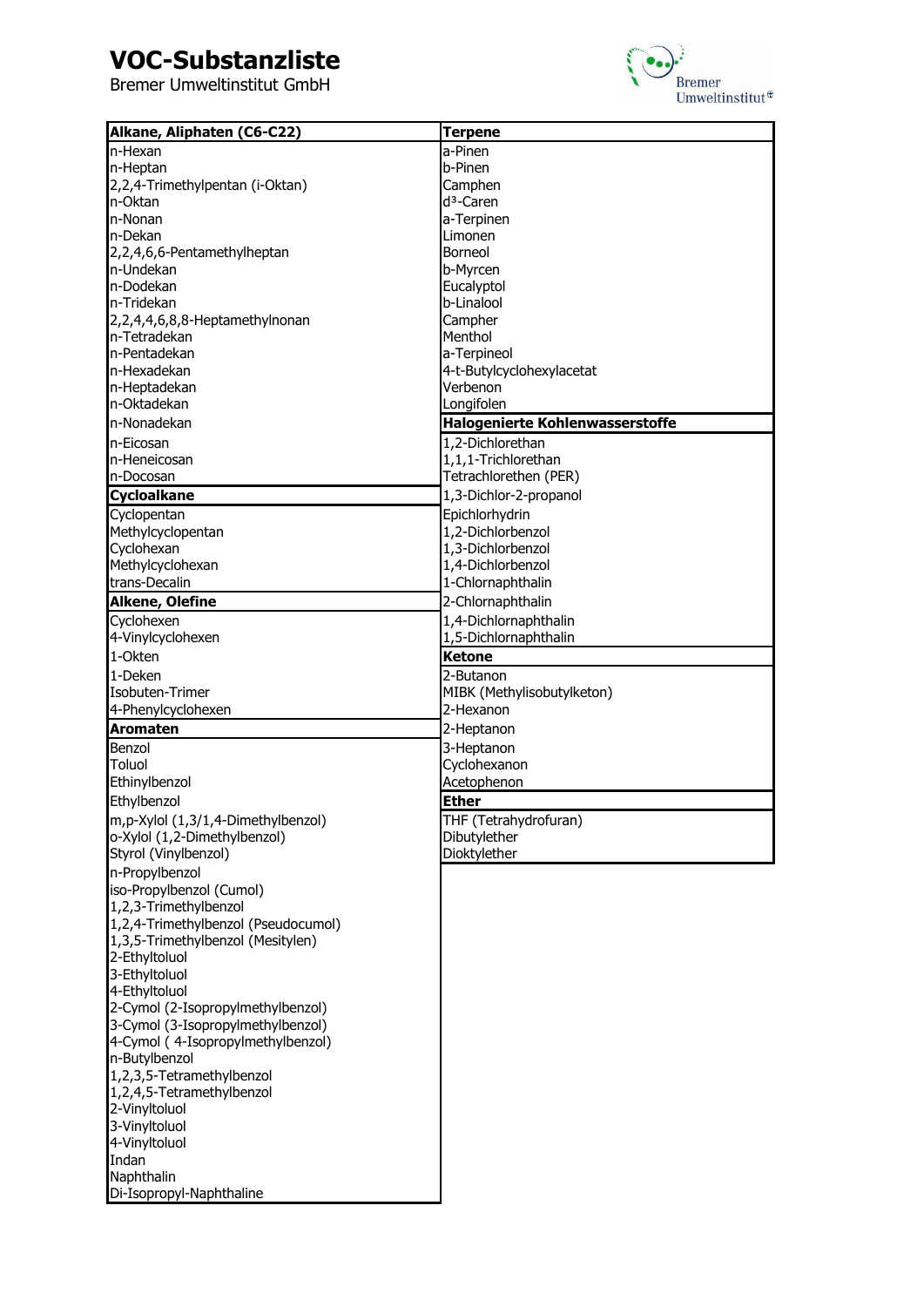# **VOC-Substanzliste**

Bremer Umweltinstitut GmbH



| <b>Ester</b>                                                                              | Aldehyde                                                        |
|-------------------------------------------------------------------------------------------|-----------------------------------------------------------------|
| # $<$<br>Methylacetat                                                                     | n-Butanal                                                       |
| Ethylacetat (Essigsäureethylester)                                                        | n-Pentanal                                                      |
| n-Butylformiat                                                                            | n-Hexanal                                                       |
| iso-Butylacetat                                                                           | n-Heptanal                                                      |
| n-Butylacetat                                                                             | 2-Ethylhexanal                                                  |
| n-Pentylacetat                                                                            | n-Oktanal                                                       |
| n-Hexylacetat                                                                             | n-Nonanal                                                       |
| Methylacrylat                                                                             | n-Dekanal                                                       |
| Ethylacrylat                                                                              | n-Undekanal                                                     |
| MMA (Methylmethacrylat)                                                                   | n-Dodekanal                                                     |
| Butylacrylat                                                                              | Benzaldehyd                                                     |
| n-Butylmethacrylat                                                                        | Cuminaldehyd                                                    |
| 1,6-Hexandioldiacrylat                                                                    | Alkansäuren                                                     |
| DMS (Dimethylsuccinat)                                                                    | Essigsäure (Ethansäure)                                         |
| DMG (Dimethylglutarat)                                                                    | Propansäure                                                     |
| DMA (Dimethyladipat)                                                                      | 2-Methylpropansäure                                             |
| Di-n-butylmaleat                                                                          | Buttersäure (n-Butansäure)                                      |
| Texanol (2,2,4-Trimethylpentan-1,3-diol-monoisobutyrat)                                   | 2,2-Dimethylpropansäure                                         |
| TXIB (2,2,4-Trimethylpentan-1,3-dioldiisobutyrat)                                         | n-Pentansäure                                                   |
| DMP (Dimethylphthalat)                                                                    | Capronsäure (n-Hexansäure)                                      |
| DEP (Diethylphthalat)                                                                     | n-Heptansäure                                                   |
| $>#$ , 1)<br>DIBP (Diisobutylphthalat)                                                    | Caprylsäure (n-Oktansäure)                                      |
| $>#$ , 1)<br>DBP (Dibutylphthalat)                                                        | 2-Ethylhexansäure                                               |
| Glykolderivate                                                                            | <b>Alkohole</b>                                                 |
| Ethylenglykol                                                                             | #<<br>2-Propanol                                                |
| 1,2-PG (1,2-Propylenglykol)                                                               | #<br>n-Propanol                                                 |
| T3PG (Tripropylenglykol)                                                                  | Isobutanol                                                      |
| EGMM (Ethylenglykolmonomethylether)                                                       | n-Butanol                                                       |
| 1,2-PGMM (1,2-Propylenglykolmonomethylether)                                              | n-Pentanol                                                      |
| EGME (Ethylenglykolmonoethylether)                                                        | n-Hexanol                                                       |
| EGMB (Ethylenglykolmono-n-butylether)                                                     | n-Heptanol                                                      |
| 1,2-PGMB (1,2-Propylenglykolmonobutylether)                                               | 2-Ethylhexanol                                                  |
| EGMP (Ethylenglykolmonophenylether)                                                       | n-Oktanol                                                       |
| 1,2-PGMP (1,2-Propylenglykolmonophenylether)                                              | n-Nonanol                                                       |
| DEGMM (Diethylenglykolmonomethylether)                                                    | n-Dekanol                                                       |
| DEGME (Diethylenglykolmonoethylether)                                                     | Phenol                                                          |
| DPGMM (Dipropylenglykolmonomethylether)                                                   | Benzylalkohol                                                   |
| DEGMB (Diethylenglykolmonobutylether)                                                     | BHT (Butyliertes Hydroxytoluol = 2,6-Ditertiärbutyl-            |
|                                                                                           | 4-methylphenol)<br>TMDYD (2,4,7,9-Tetramethyldec-5-yn-4,7-diol) |
| DEGDB(Diethylenglykoldibutylether)<br>DPGMB (Dipropylenglykolmonobutylether)              | Sonstige polare Verbindungen                                    |
|                                                                                           |                                                                 |
| T3EGMB (Triethylenglykolmonobutylether)                                                   | 2-Butanonoxim                                                   |
| T3PGMB (Tripropylenglykolmonobutylether)                                                  | 2-Methylpyrrolidon                                              |
| EGMH (Ethylenglykolmonohexylether)                                                        | Benzothiazol                                                    |
| DEGMH(Diethylenglykolmonohexylether)                                                      | Caprolactam<br>Hexamethyldisiloxan                              |
| EGMMA (Ethylenglykolmonomethyletheracetat)                                                |                                                                 |
| 1,2-PGMMA (1,2-Propylenglykolmonomethyletheracetat)                                       | D3 (Hexamethylcyclotrisiloxan)                                  |
| EGMEA (Ethylenglykolmonoethyletheracetat)<br>EGMBA (Ethylenglykolmono-n-butyletheracetat) | D4 (Octamethylcyclotetrasiloxan)                                |
|                                                                                           | D5 (Decamethylcyclopentasiloxan)                                |
| DEGMBA (Diethylenglykolmonobutyletheracetat)<br>DEGDA (Diethylenglykoldiacetat)           |                                                                 |

**TVOC-Werte** werden zum Teil nach unterschiedlichen Verfahren bestimmt. Die VOC werden an Tenax und Carbopack X adsorbiert und anschließend thermisch desorbiert. Die Berechnung erfolgt durch Aufsummieren der auf einer unpolaren GC-Säule zwischen n-Hexan und n-Hexadekan bestimmten Substanzen. Dabei werden zusätzlich zu den quantitativ bestimmten Substanzen die restlichen Peaks zwischen n-Hexan und n-Hexadekan vereint und über den Responsefaktor von Toluol quantifiziert.

Zur Bestimmung des **TVOC über Toluol** erfolgt die Quantifizierung über alle Peaks in dem Retentionszeitbereich zwischen n-Hexan und n-Hexadekan über den Responsefaktor von Toluol.

Weitere Substanzen werden zudem identifiziert und halbquantitativ über den Response ähnlicher Verbindungen abgeschätzt. Eine abgeschätzt. Eine abgeschätzt. Eine abgeschätzt. Eine abgeschätzt. Eine abgeschätzt.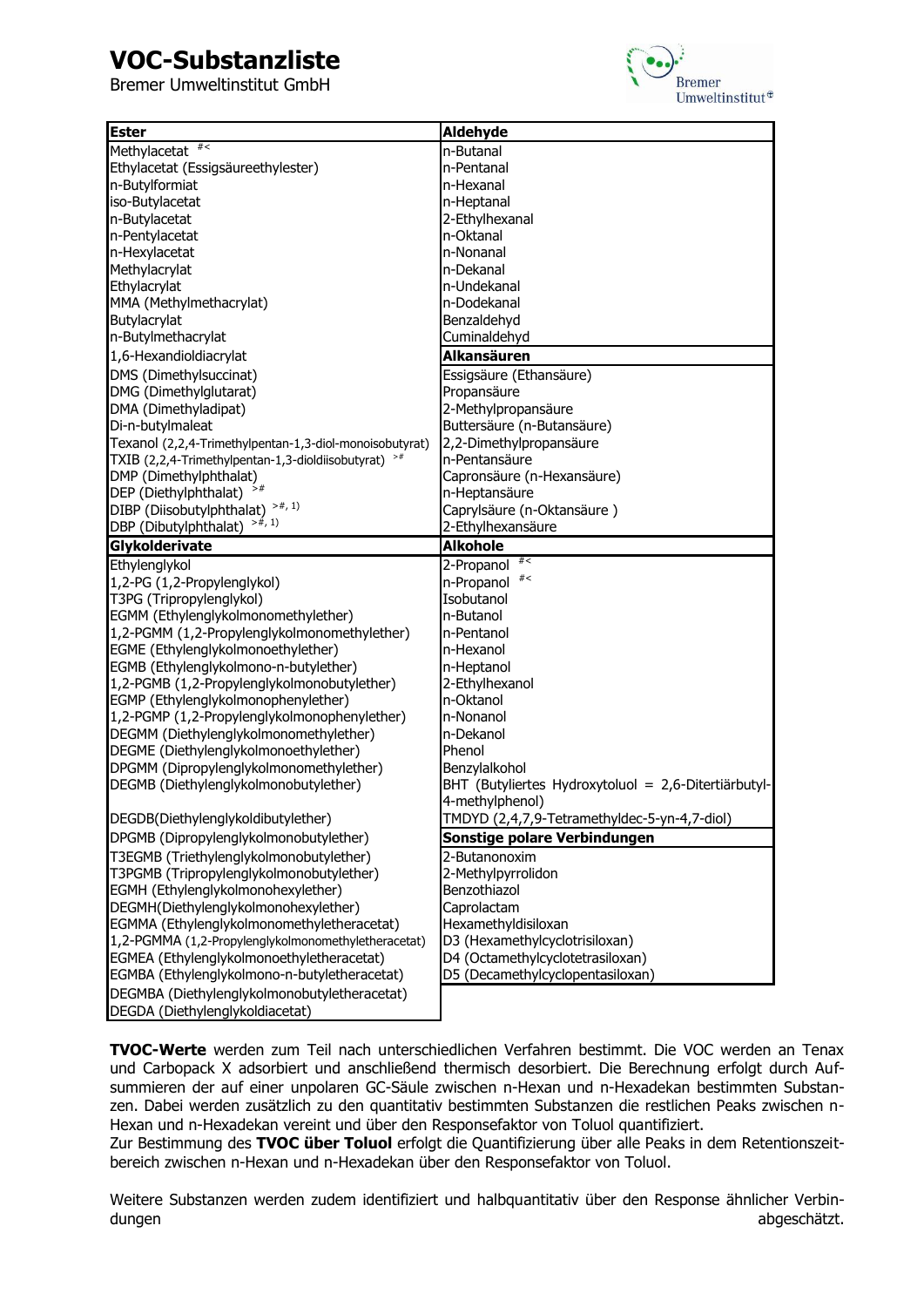

| <b>Parameter</b>                       | <b>NIK-Wert</b>            |
|----------------------------------------|----------------------------|
|                                        |                            |
|                                        |                            |
|                                        | [ $\mu$ g/m <sup>3</sup> ] |
| Alkane, Aliphaten (C6-C22)<br>In-Hexan | 72                         |
| n-Heptan                               | 21.000                     |
| 2-Methylpentan #<                      |                            |
| 3-Methylpentan #<                      |                            |
| 2,2,4-Trimethylpentan (i-Oktan)        | 15.000                     |
| Aliphaten C6-C8*                       | 15.000                     |
| iso-Heptan                             | 15.000                     |
| 3-Methylhexan                          | 15.000                     |
| 2,3-Dimethylpentan                     | 15.000                     |
| n-Oktan                                | 15.000                     |
| 2-Methylheptan                         | 15.000                     |
| 3-Methylheptan                         | 15.000                     |
| 4-Methylheptan                         | 15.000                     |
| In-Nonan                               | 6.000                      |
| n-Dekan                                | 6.000                      |
| 2,2,4,6,6-Pentamethylheptan            | 6.000                      |
| In-Undekan                             | 6.000                      |
| n-Dodekan                              | 6.000                      |
| In-Tridekan                            | 6.000                      |
| 2,2,4,4,6,8,8-Heptamethylnonan         | 6.000                      |
| n-Tetradekan                           | 6.000                      |
| n-Pentadekan                           | 6.000                      |
| n-Hexadekan                            | 6.000                      |
| Aliphaten C9-n-C16*                    | 6.000                      |
| n-Heptadekan $>$ #                     |                            |
| n-Oktadekan $>$ #                      |                            |
| n-Nonadekan $>$ #                      |                            |
| n-Eicosan $>$ #                        |                            |
| $n$ -Heneicosan >#                     |                            |
| $n$ -Docosan >#                        |                            |
| <b>Cycloalkane</b>                     |                            |
| Cyclopentan #<                         |                            |
| Methylcyclopentan                      | 15.000                     |
| Cyclohexan                             | 7.000                      |
| Methylcyclohexan                       | 8.100                      |
| 1,4-Dimethylcyclohexan                 | 15.000                     |
| trans-Decalin                          | 6.000                      |
| Alkene, Olefine                        |                            |
| Cyclohexen                             |                            |
| 4-Vinylcyclohexen                      |                            |
| 1-Okten                                |                            |
| 1-Decen                                |                            |
| 1-Undecen                              |                            |
| Isobuten-Trimer                        |                            |
| 4-Phenylcyclohexen                     | 1.300                      |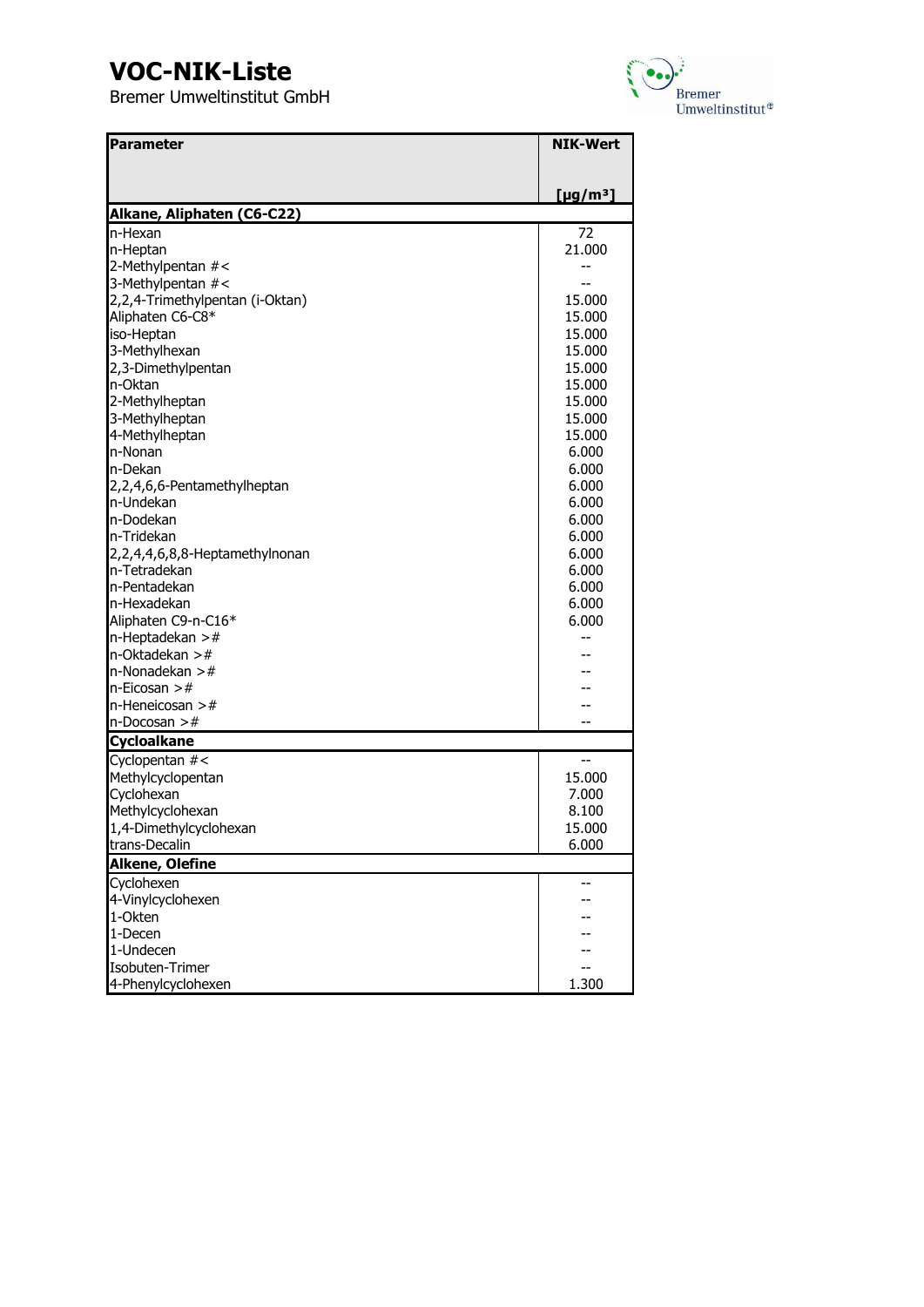

| Parameter                            | <b>NIK-Wert</b>           |
|--------------------------------------|---------------------------|
|                                      |                           |
|                                      |                           |
|                                      | $[\mu$ g/m <sup>3</sup> ] |
| <b>Aromaten</b>                      |                           |
| Benzol                               | Kat. 1                    |
| Toluol                               | 1.900                     |
| Ethinylbenzol (Phenylacetylen)       | 840                       |
| Ethylbenzol                          | 4.400                     |
| m,p-Xylol (1,3/1,4-Dimethylbenzol)   | 2.200                     |
| o-Xylol (1,2-Dimethylbenzol)         | 2.200                     |
| Styrol (Vinylbenzol)                 | 860                       |
| alpha-Methylstyrol (2-Phenylpropen)  | 2.500                     |
| beta-Methylstyrol (1-Propenylbenzol) | 2.400                     |
| Styroloxid                           | Kat. 2                    |
| n-Propylbenzol                       | 1.000                     |
| iso-Propylbenzol (Cumol)             | 1.000                     |
| 1,2,3-Trimethylbenzol                | 1.000                     |
| 1,2,4-Trimethylbenzol (Pseudocumol)  | 1.000                     |
| 1,3,5-Trimethylbenzol (Mesitylen)    | 1.000                     |
| 2-Ethyltoluol                        | 1.000                     |
| 3-Ethyltoluol                        | 1.000                     |
| 4-Ethyltoluol                        | 1.000                     |
| Diethylbenzol Isomerengemisch        | 1.000                     |
| 2-Cymol (2-Isopropylmethylbenzol)    | 1.100                     |
| 3-Cymol (3-Isopropylmethylbenzol)    | 1.100                     |
| 4-Cymol (4-Isopropylmethylbenzol)    | 1.100                     |
| n-Butylbenzol                        | 1.100                     |
| 1,2,3,5-Tetramethylbenzol            | 1.000                     |
| 1,2,4,5-Tetramethylbenzol            | 1.100                     |
| 2-Vinyltoluol                        | 4.900                     |
| 3-Vinyltoluol                        | 4.900                     |
| 4-Vinyltoluol                        | 4.900                     |
| 1,3-Diisopropylbenzol                | 1.400                     |
| 1,4-Diisopropylbenzol                | 1.400                     |
| n-Oktylbenzol (Phenyloktan)          | 1.600                     |
| n-Decylbenzol (1-Phenyldekan)        | 1.800                     |
| n-Undecylbenzol (1-Phenylundekan)    | 1.900                     |
| weitere Alkylbenzole*                | 1.000                     |
| Indan                                | --                        |
| Inden                                | 450                       |
| Naphthalin                           | 5                         |
| Di-Isopropyl-Naphthaline $>$ #       |                           |
| Tetralin                             |                           |
| Acenaphthylen                        |                           |
| Acenaphthen                          |                           |
| Fluoren $>$ #                        |                           |
| Phenanthren $>$ #                    |                           |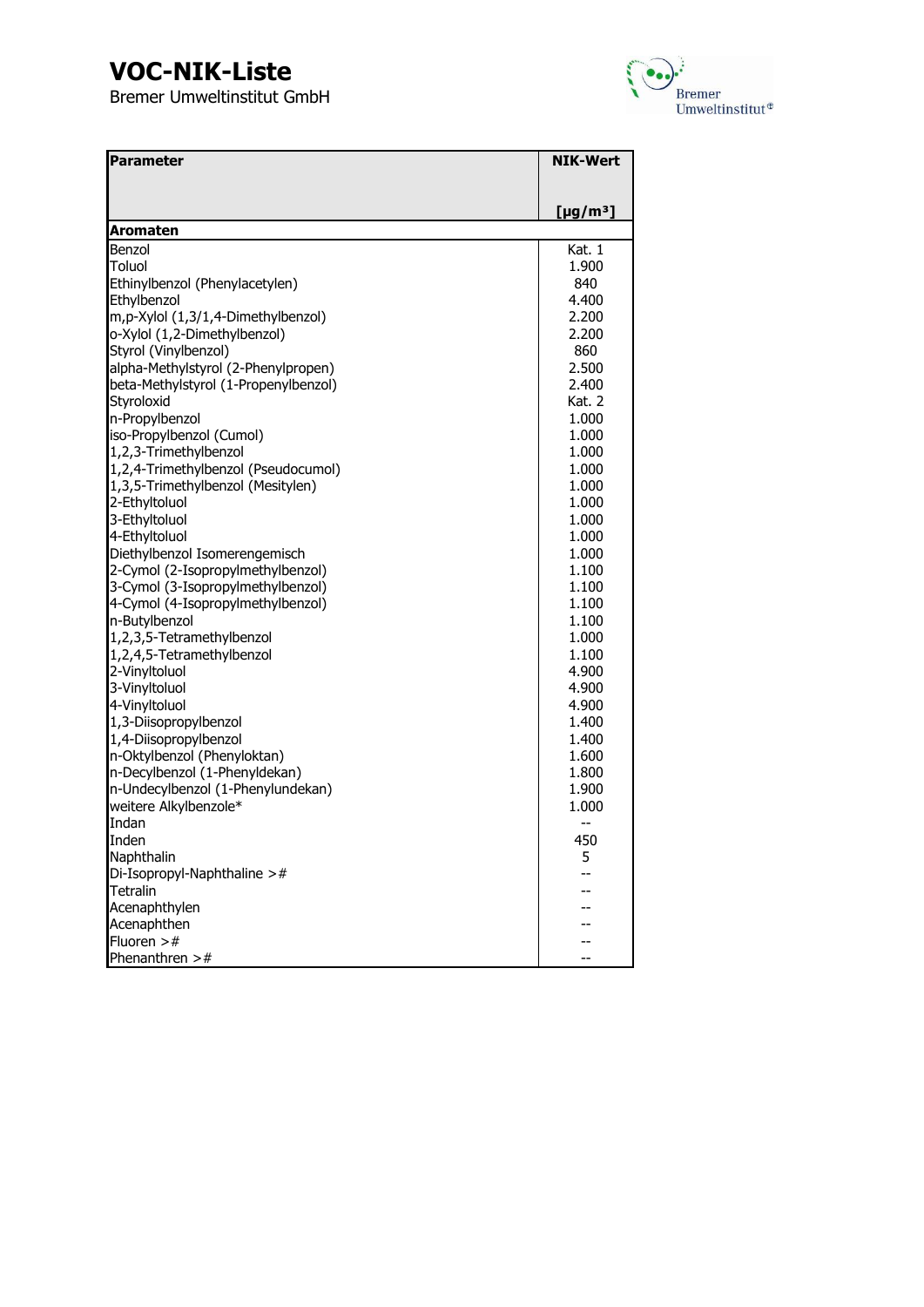

| Parameter                              | <b>NIK-Wert</b>      |
|----------------------------------------|----------------------|
|                                        |                      |
|                                        |                      |
|                                        | [µg/m <sup>3</sup> ] |
| <b>Terpene</b>                         |                      |
| a-Pinen                                | 1.500                |
| b-Pinen                                | 1.500                |
| Camphen                                | 1.500                |
| d <sup>3</sup> -Caren                  | 1.500                |
| a-Terpinen                             | 1.500                |
| R+-Limonen                             | 1.500                |
| alpha-Caryophyllen                     | 1.500                |
| beta-Caryophyllen                      | 1.500                |
| Isolongifolen                          | 1.500                |
| alpha-Phellandren                      | 1.500                |
| Longipinen                             | 1.500                |
| beta-Farnesen *                        | 1.500                |
| alpha-Bisabolen *                      | 1.500                |
| <b>Borneol</b>                         | 1.500                |
| b-Myrcen                               | 1.500                |
| Eucalyptol                             | 1.500                |
| b-Linalool                             | 1.500                |
| Campher                                | 1.500                |
| Menthol                                | 1.500                |
| a-Terpineol                            | 1.500                |
| 4-t-Butylcyclohexylacetat              | 1.500                |
| Verbenon                               | 1.500                |
| Longifolen                             | 1.500                |
| sonstige Terpene *                     | 1.500                |
| <b>Halogenierte Kohlenwasserstoffe</b> |                      |
| 1,2-Dichlorethan                       | Kat. 2               |
| 1,1,1-Trichlorethan                    |                      |
| Tetrachlorethen (PER)                  |                      |
| Trichlorethylen                        |                      |
| 1,3-Dichlor-2-propanol                 | <b>Kat. 2</b>        |
| Epichlorhydrin                         | Kat. 2               |
| Chloropren (2-Chlor-1,3-butadien) <#   | Kat. 2               |
| Bis(chlormethyl)ether *                | Kat. 1               |
| 1,2,3-Trichlorpropan                   | Kat. 2               |
| 1,4-Dichlor-2(E)-buten                 | Kat. 2               |
| 1,2-Dibromethan                        | Kat. 2               |
| 1,2-Dibrom-3-chlorpropan               | Kat. 2               |
| 2,3-Dibrom-1-propanol                  | Kat. 2               |
| 4-Chlor-3-methylphenol                 |                      |
| Benzylchlorid                          | Kat. 2               |
| Benzotrichlorid                        | Kat. 2               |
| 1,2-Dichlorbenzol                      | --                   |
| 1,3-Dichlorbenzol                      |                      |
| 1,4-Dichlorbenzol                      |                      |
| 1,2,3,4-Tetrachlorbenzol               |                      |
| 1-Monochlornaphthalin                  |                      |
| 2-Monochlornaphthalin                  |                      |
| 1,4-Dichlornaphthalin                  |                      |
| 1,5-Dichlornaphthalin                  |                      |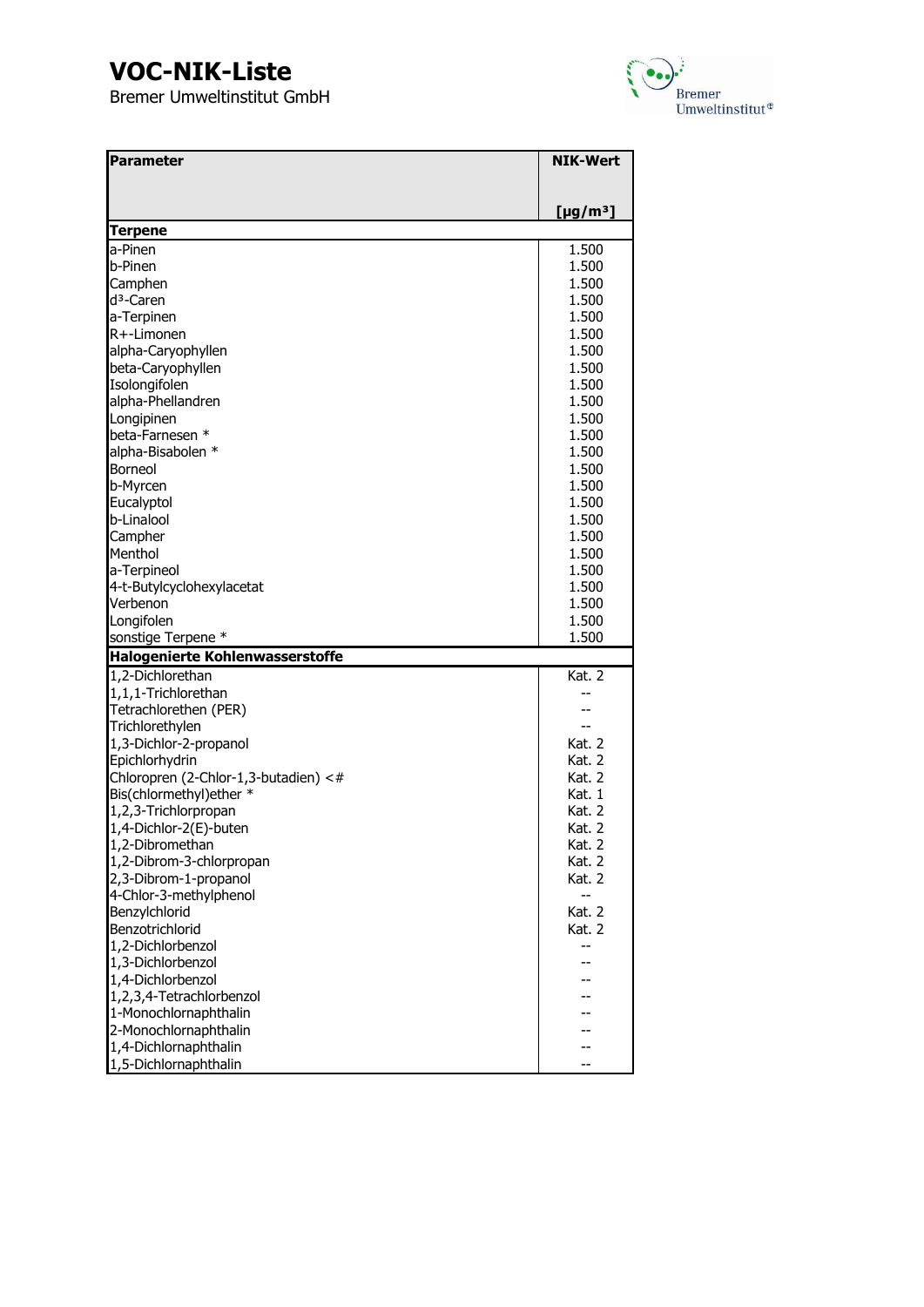

| <b>Parameter</b>                      | <b>NIK-Wert</b>      |
|---------------------------------------|----------------------|
|                                       |                      |
|                                       | [µg/m <sup>3</sup> ] |
| <b>Ketone</b>                         |                      |
| Aceton $#<^*$                         |                      |
| 2-Butanon (Ethylmethylketon)          | 6.000                |
| But-en-2-on $#$ <                     | --                   |
| MIBK (Methylisobutylketon)            | 830                  |
| 2-Pentanon                            |                      |
| 2-Hexanon                             |                      |
| 2-Heptanon                            |                      |
| 3-Heptanon                            |                      |
| 6-Methyl-5-hepten-2-on                |                      |
| Cyclohexanon                          | 410                  |
| Acetophenon                           | 490                  |
| 3-Methyl-2-butanon                    | 7.000                |
| Cyclopentanon                         | 900                  |
| 2-Methylcyclopentanon                 | 1.000                |
| 2-Methylcyclohexanon                  | 2.300                |
| 1-Hydroxyaceton                       | 2.400                |
| Acetonaldol (Diacetonalkohol)         | 960                  |
| Benzophenon $>$ #                     | --                   |
| <b>Ether</b>                          |                      |
| Tetrahydrofuran (THF)                 | 1.500                |
| 2-Methylfuran                         |                      |
| 2-Pentylfuran                         |                      |
| Dibutylether                          |                      |
| Dioktylether                          |                      |
| <b>Ester und Lactone</b>              |                      |
| Methylacetat #<                       |                      |
| Ethylacetat (Essigsäureethylester) #< |                      |
| Vinylacetat #<                        |                      |
| n-Propylacetat                        | 4.200                |
| iso-Propylacetat                      | 4.200                |
| n-Butylformiat                        | 2.000                |
| iso-Butylacetat                       | 4.800                |
| n-Butylacetat                         | 4.800                |
| n-Pentylacetat                        |                      |
| n-Hexylacetat                         |                      |
| Benzylacetat                          | --                   |
| Methylacrylat                         | 180                  |
| Ethylacrylat                          | 210                  |
| Methylmethacrylat                     | 2.100                |
| weitere Methacrylate                  | 2.100                |
| n-Butylacrylat                        | 110                  |
| n-Butylmethacrylat                    | --                   |
| 2-Ethylhexylacetat                    | 690                  |
| 2-Ethylhexylacrylat                   | 380                  |
| weitere Acrylate                      | 110                  |
| Linaloylacetat                        | --                   |
| Ethyldiethoxyacetat                   | --                   |
| 1,6-Hexandioldiacrylat                | 10                   |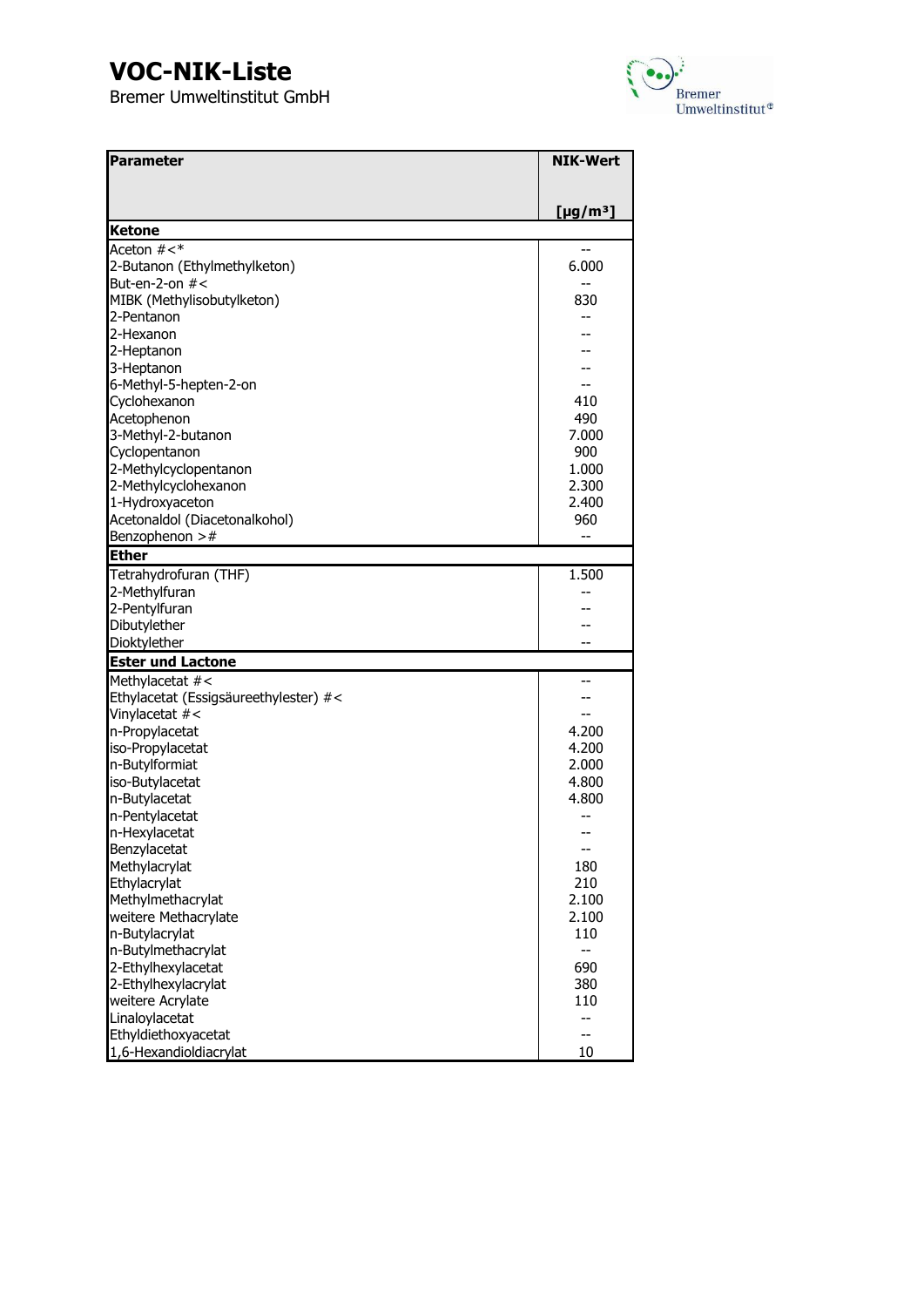

| <b>Parameter</b>                                        | <b>NIK-Wert</b>      |
|---------------------------------------------------------|----------------------|
|                                                         |                      |
|                                                         | [µg/m <sup>3</sup> ] |
| <b>Ester und Lactone (Fortsetzung)</b>                  |                      |
| n-Butylpropionat                                        | --                   |
| DMS (Dimethylsuccinat, Bernsteinsäuredimethylester)     | 50                   |
| DMG (Dimethylglutarat, Glutarsäuredimethylester)        | 50                   |
| DMA (Dimethyladipat, Adipinsäuredimethylester)          | 50                   |
| Diisobutylsuccinat (Bernsteinsäurediisobutylester) *    | 100                  |
| Diisobutylglutarat (Glutarsäurediisobutylester)         | 100                  |
| Di-n-butylmaleat (Maleinsäuredibutylester)              | 50                   |
| Dibutylfumarat (Fumarsäuredibutylester)                 | 50                   |
| Texanol (2,2,4-Trimethylpentan-1,3-diol-monoisobutyrat) | 600                  |
| TXIB (2,2,4-Trimethylpentan-1,3-dioldiisobutyrat)       | 450                  |
| DMP (Dimethylphthalat)                                  | --                   |
| DEP (Diethylphthalat)                                   |                      |
| DIBP (Diisobutylphthalat) >#                            |                      |
| DBP (Dibutylphthalat) $>$ #                             |                      |
| DIBA (Diisobutyladipat) >#                              | Kat. 2               |
| 1,3-Propansulton                                        |                      |
| Gamma-Butyrolacton<br>Glykolderivate                    | 2.700                |
| Ethylenglykol                                           | 260                  |
| Diethylenglykol                                         | 440                  |
| 2-Propoxyethanol                                        | 860                  |
| 1,2-PG (1,2-Propylenglykol)                             | 2.500                |
| 1,2-PGDM (1,2-Propylenglykoldimethylether)              | 25                   |
| DPGDM (Dipropylenglykoldimethylether)                   | 1.300                |
| T3PG (Tripropylenglykol)                                |                      |
| EGMM (Ethylenglykolmonomethylether)                     | 3                    |
| EGDM (Ethylenglykoldimethylether)                       | 4                    |
| EGDE (Ethylenglykoldiethylether)                        | 10                   |
| DEGDM (1-Methoxy-2-(2-methoxy-ethoxy)-ethan)            | 28                   |
| DEGDE (Diethylenglykoldiethylether)                     | --                   |
| T3EGDM (Triethylenglykol-dimethylether)                 | 7                    |
| T4EGDM (Tetraethylenglykoldimethylether)                |                      |
| T3PGMM (Tripropylenglykol-mono-methylether)             | 1.200                |
| 1,2-PGMM (1,2-Propylenglykolmonomethylether)            | 3.700                |
| EGME (Ethylenglykolmonoethylether)                      | 8                    |
| EGMB (Ethylenglykolmono-n-butylether)                   | 490                  |
| EGMiPr (2-Methylethoxyethanol)                          | 220                  |
| 1,2-PGMB (1,2-Propylenglykolmonobutylether)             | 1.600                |
| EGMP (Ethylenglykolmonophenylether)                     | 1.100                |
| 1,2-PGME (1,2-Propylenglykolmonoethylether)             |                      |
| 1,2-PGMP (1,2-Propylenglykolmonophenylether)            |                      |
| DEGMM (Diethylenglykolmonomethylether)                  |                      |
| DEGME (Diethylenglykolmonoethylether)                   | 350                  |
| DPGMM (Dipropylenglykolmonomethylether)                 | 3.100                |
| DEGMB (Diethylenglykolmonobutylether)                   | 670                  |
| DEGDB (Diethylenglykoldibutylether)                     | --                   |
| DPGMB (Dipropylenglykolmonobutylether)                  | 810                  |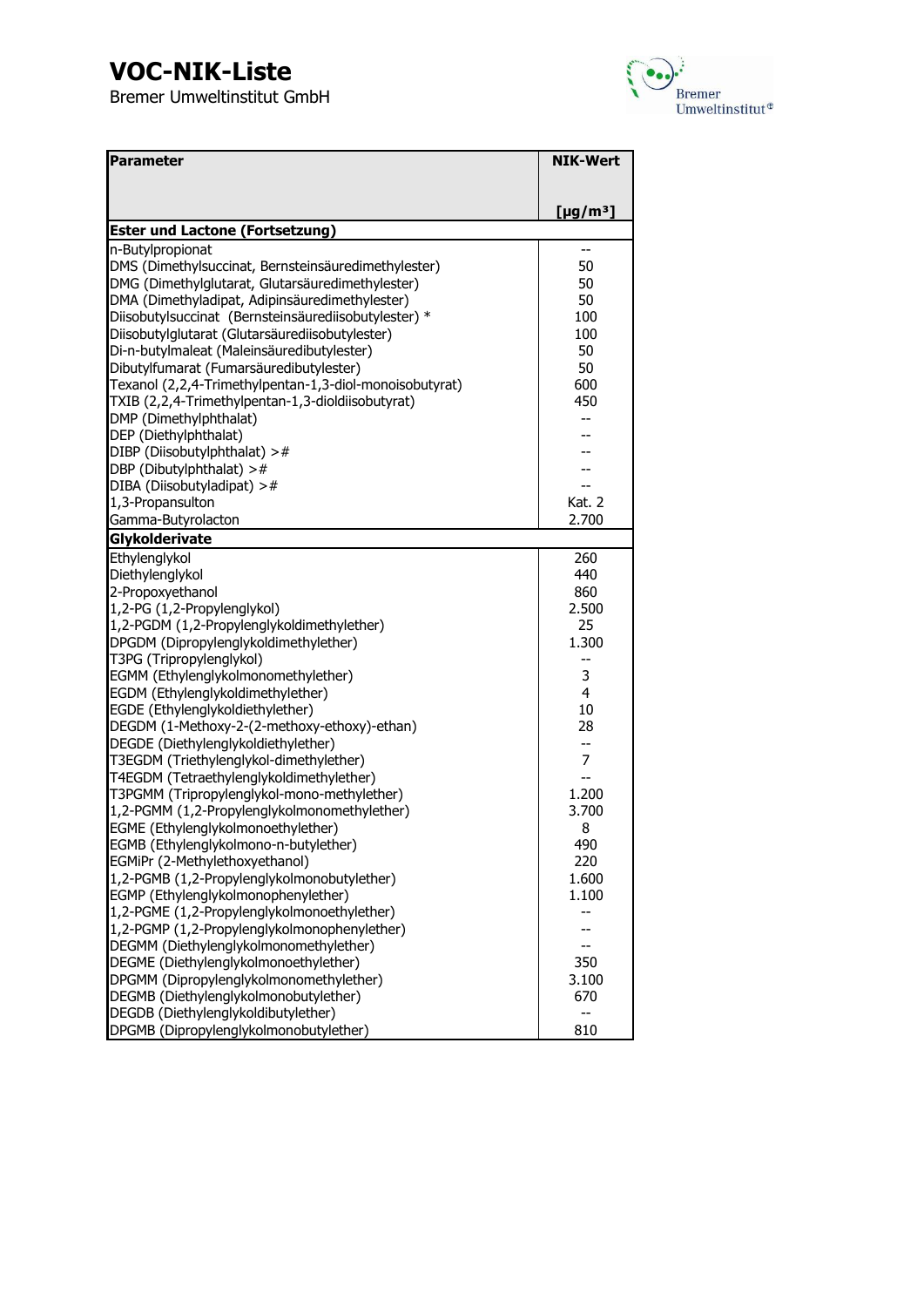

| Parameter                                           | <b>NIK-Wert</b>            |
|-----------------------------------------------------|----------------------------|
|                                                     |                            |
|                                                     | [ $\mu$ g/m <sup>3</sup> ] |
| Glykolderivate (Fortsetzung)                        |                            |
| T3EGMB (Triethylenglykolmonobutylether)             |                            |
| T3PGMB (Tripropylenglykolmonobutylether)            |                            |
| EGMH (Ethylenglykolmonohexylether)                  | 1.200                      |
| DEGMH(Diethylenglykolmonohexylether)                | 740                        |
| EGMMA (Ethylenglykolmonomethyletheracetat)          | 5                          |
| 1,2-PGMMA (1,2-Propylenglykolmonomethyletheracetat) | 2.700                      |
| 2,1-PGMM (2-Methoxy-1-Propanol) *                   | 19                         |
| 2,1-PGMMA (2-Methoxy-1-Propyl-acetat) *             | 28                         |
| PGDA (Propylenglykol-di-acetat)                     | 5.300                      |
| DPG (Di-Propylenglykol)                             | 670                        |
| DPGMMA (Di-propylenglykol-mono-methylether-acetat)  | 3.900                      |
| DPGMPr (Dipropylenglykol-mono-n-propylether)        | 740                        |
| DPGMtB (Dipropylenglykol-mono-t-butylether)         | 810                        |
| EGMEA (Ethylenglykolmonoethyletheracetat)           | 11                         |
| EGMBA (Ethylenglykolmono-n-butyletheracetat)        | 1.300                      |
| DEGMBA (Diethylenglykolmonobutyletheracetat)        | 850                        |
| DEGDA (Diethylenglykoldiacetat)                     |                            |
| 1,2-PGMPr (1,2-Propylenglykol-n-propylether)        | 1.400                      |
| 3-Methoxy-1-butanol                                 | 500                        |
| DEGMP (Diethylenglykol-phenylether)                 | 1.450                      |
| Neopentylglykol (2,2-Dimethylpropan-1,3-diol)       | 1.000                      |
| Ethylencarbonat                                     | 370                        |
| n-Butylglycolat (Glykolsäurebutylester)             | 550                        |
| Aldehyde                                            |                            |
| Formaldehyd $\# \leq^* 1$                           |                            |
| Acetaldehyd $\#$ < $*^1$                            |                            |
| Propanal $\#$ < $*^1$                               |                            |
| Methacrolein #<                                     |                            |
| $n$ -Butanal $#$ <                                  |                            |
| Iso-Butanal $#$ <                                   |                            |
| n-Pentanal                                          | 1.700                      |
| 3-Methylbutanal                                     |                            |
| n-Hexanal                                           | 890                        |
| n-Heptanal                                          | 1.000                      |
| 2-Ethylhexanal                                      | 1.100                      |
| n-Oktanal                                           | 1.100                      |
| n-Nonanal                                           | 1.300                      |
| n-Decanal                                           | 1.400                      |
| n-Undecanal                                         | --                         |
| n-Dodecanal                                         | --                         |
| Benzaldehyd                                         | 90                         |
| Cuminaldehyd                                        | --                         |
| Glutardialdehyd (Glutaraldehyd)                     | $\overline{2}$             |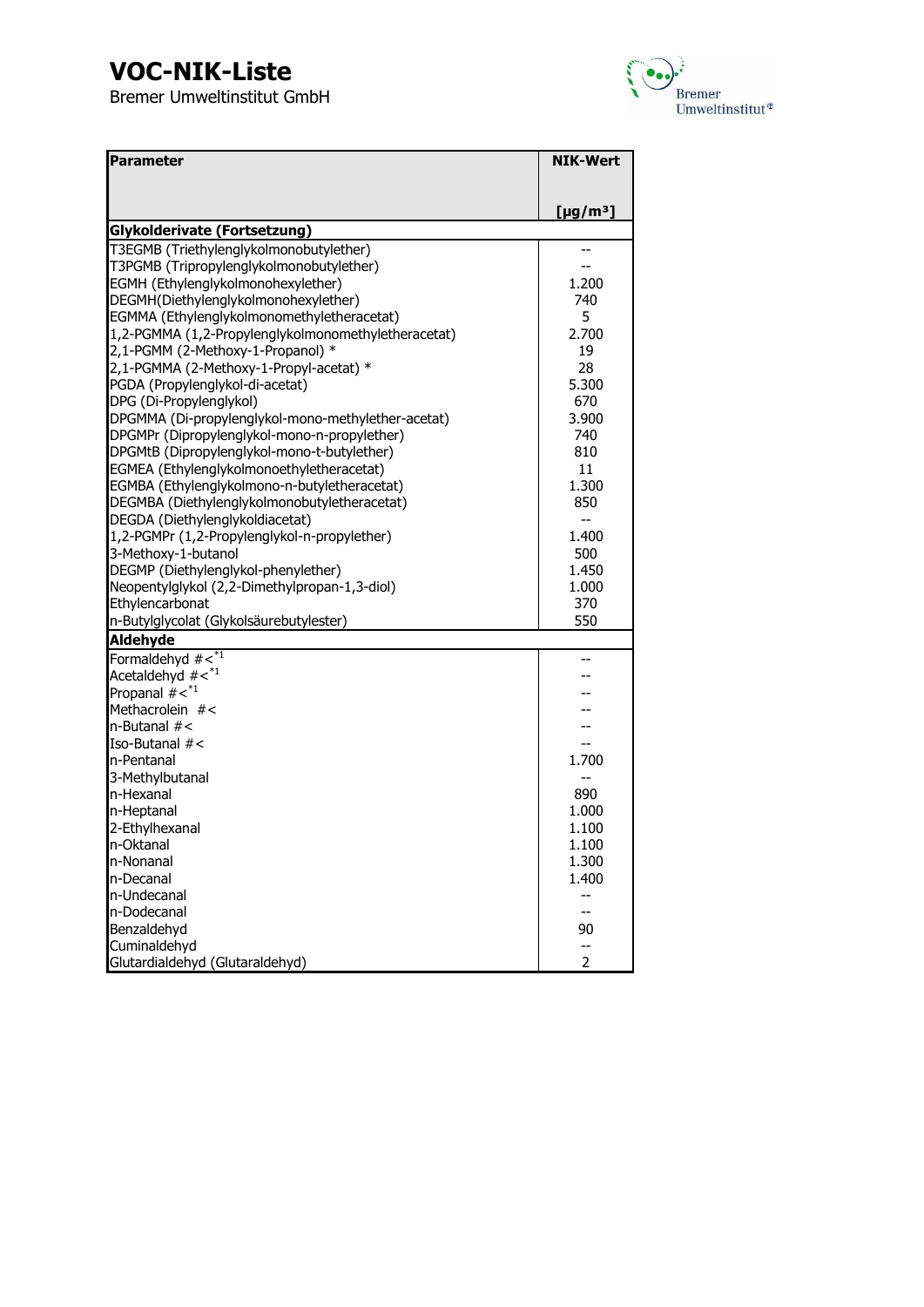

| <b>Parameter</b>                        | <b>NIK-Wert</b>      |
|-----------------------------------------|----------------------|
|                                         |                      |
|                                         | [µg/m <sup>3</sup> ] |
| Aldehyde (Fortsetzung)                  |                      |
| 2(E)-Butenal                            | $\mathbf{1}$         |
| 2(E)-Pentenal                           | 12                   |
| 2(E)-Hexenal                            | 14                   |
| 2(E)-Heptenal                           | 16                   |
| 2(E)-Octenal                            | 18                   |
| 2(E)-Nonenal                            | 20                   |
| 2(E)-Decenal                            | 22                   |
| 2(E)-Undecenal                          | 24                   |
| 8(Z)-Undecenal                          | $-$                  |
| 2-Phenylethanal                         | --                   |
| Furfural                                | 20                   |
| 5-Methylfurfural                        |                      |
| <b>Alkansäuren</b>                      |                      |
| Ethansäure (Essigsäure)                 | 1.250                |
| Propansäure (Propionsäure)              | 310                  |
| 2-Methylpropansäure (Isobuttersäure)    | 370                  |
| n-Butansäure (Buttersäure)              | 370                  |
| 2,2-Dimethylpropansäure (Pivalinsäure)  | 420                  |
| n-Pentansäure (Valerieansäure)          | 420                  |
| n-Hexansäure (Capronsäure)              | 490                  |
| n-Heptansäure                           | 550                  |
| n-Oktansäure (Caprylsäure)              | 600                  |
| 2-Ethylhexansäure                       | 50                   |
| <b>Alkohole</b>                         |                      |
| Ethanol #<                              |                      |
| n-Propanol #<                           |                      |
| 2-Propanol #<                           |                      |
| iso-Butanol                             | 3.100                |
| tert.-Butanol                           | 620                  |
| n-Butanol                               | 3.100                |
| 2-Methyl-1-butanol                      | 730                  |
| 3-Methyl-1-butanol                      | 730                  |
| 3-Methyl-2-butanol                      | 730                  |
| n-Pentanol                              | 730                  |
| 2-Pentanol                              | 730                  |
| 3-Pentanol                              | 730                  |
| tert-Pentanol                           | 730                  |
| Neopentanol                             | 730                  |
| n-Hexanol                               | 2.100                |
| n-Heptanol                              | 500                  |
| 2-Ethylhexanol                          | 540                  |
| n-Oktanol                               | 500                  |
| n-Nonanol                               | 500                  |
| n-Decanol                               | 500                  |
| 1,4-Butandiol                           | 2.000                |
| Cyclohexanol                            | 2.100                |
| Hexylenglycol (2-Methyl-2,4-pentandiol) | 490                  |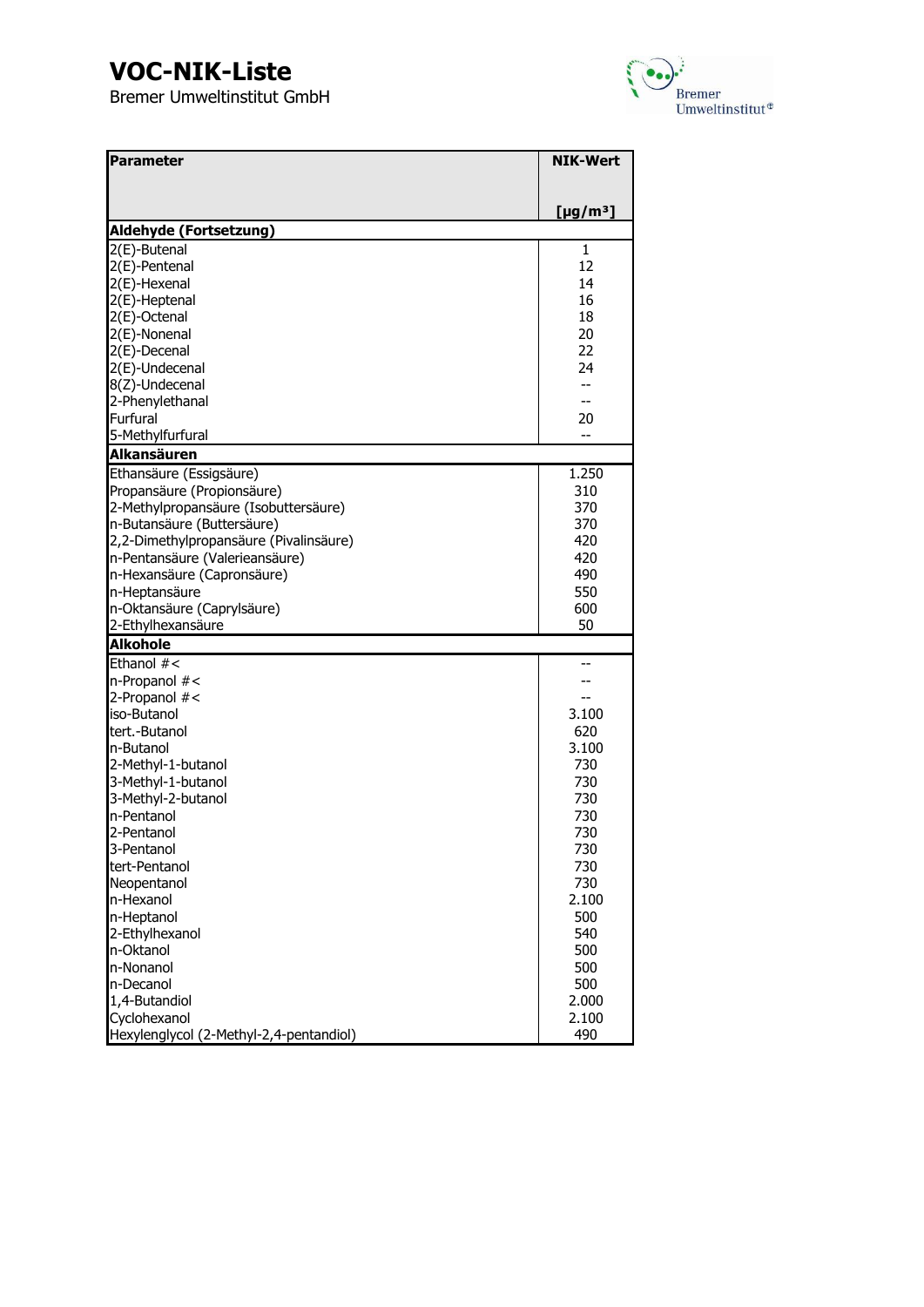

| <b>Parameter</b>                                                    | <b>NIK-Wert</b>         |
|---------------------------------------------------------------------|-------------------------|
|                                                                     |                         |
|                                                                     |                         |
|                                                                     | [µg/m <sup>3</sup> ]    |
| <b>Alkohole (Fortsetzung)</b>                                       |                         |
| Phenol                                                              | 10                      |
| 2-Methylphenol                                                      |                         |
| 3-Methylphenol                                                      |                         |
| 2-Phenylphenol                                                      | --                      |
| Benzylalkohol                                                       | 440                     |
| weitere gesättigte Alkohole C4-C10 *                                | 500                     |
| BHT (Butyliertes Hydroxytoluol = 2,6-Ditertiärbutyl-4-methylphenol) | 100                     |
| TMDYD (2,4,7,9-Tetramethyldec-5-yn-4,7-diol)                        | --                      |
| weitere gesättigte Alkohole C11-C13 *                               | 500                     |
| aromatische Amine                                                   |                         |
| 2-Methoxyanilin                                                     | <b>Kat. 2</b>           |
| 4-Chloranilin                                                       | <b>Kat. 2</b><br>Kat. 2 |
| 2,4-Diaminoanisol<br>4-Kresidin                                     | <b>Kat. 2</b>           |
| 2,4,5-Trimethylanilin                                               | Kat. 2                  |
| 4-Chlor-2-toluidin                                                  | Kat. 2                  |
| $2,4$ -TDA                                                          | <b>Kat. 2</b>           |
| $2,6$ -TDA                                                          | <b>Kat. 2</b>           |
| 2-Naphthylamin                                                      | Kat. 1                  |
| Hydrazobenzol $>$ #                                                 | Kat. 2                  |
| 4,4'-MDA (4,4'-Diaminodiphenylmethan) >#                            | <b>Kat. 2</b>           |
| 3,3 $'$ -Dimethyl-4,4 $'$ -MDA >#                                   | <b>Kat. 2</b>           |
| 3,3 $\degree$ -Dimethylbenzidin >#                                  | <b>Kat. 2</b>           |
| $3,3'$ -Dichlorbenzidin >#                                          | <b>Kat. 2</b>           |
| 3,3 $\degree$ -Dimethoxybenzidin >#                                 | Kat. 2                  |
| Nitro-Verbindungen                                                  |                         |
| 2-Nitropropan                                                       | <b>Kat. 2</b>           |
| 2-Nitrotoluol                                                       | Kat. 2                  |
| 2-Nitroanisol                                                       | <b>Kat. 2</b>           |
| 2,6-Dinitrotoluol                                                   | <b>Kat. 2</b>           |
| 2,3-Dinitrotoluol                                                   | Kat. 2                  |
| 2,4-Dinitrotoluol                                                   | Kat. 2                  |
| 3,4-Dinitrotoluol                                                   | Kat. 2                  |
| 2-Nitronaphthalin *                                                 | Kat. 2                  |
| 4-Nitrobiphenyl *                                                   | Kat. 2                  |
| Sonstige polare Verbindungen                                        |                         |
| 2-Butanonoxim                                                       | 20                      |
| 2-Methylpyrrolidon                                                  | 400                     |
| Pyridin                                                             | --                      |
| 2-Vinylpyridin                                                      |                         |
| Benzothiazol                                                        |                         |
| 2-Octylisothiazolinon >#                                            |                         |
| CIT (5-Chlor-2-methyl-4-isothiazolin-3-on) *                        | $\mathbf{1}$            |
| MIT (2-Methyl-4-isothiazolin-3-on)                                  | 100                     |
| Methenamin (Urotropin)                                              | 30                      |
| Triethylamin                                                        | 42                      |
| NN-Dimethylformamid                                                 | 15                      |
| Acrylnitril <#<br>Acrylamid                                         | Kat. 2<br>Kat. 2        |
| Isobutylnitrit <#                                                   | Kat. 2                  |
| 1,2-Dimethylhydrazin *                                              | Kat. 2                  |
| Methacrylamido-methoxyacetat *                                      | Kat. 2                  |